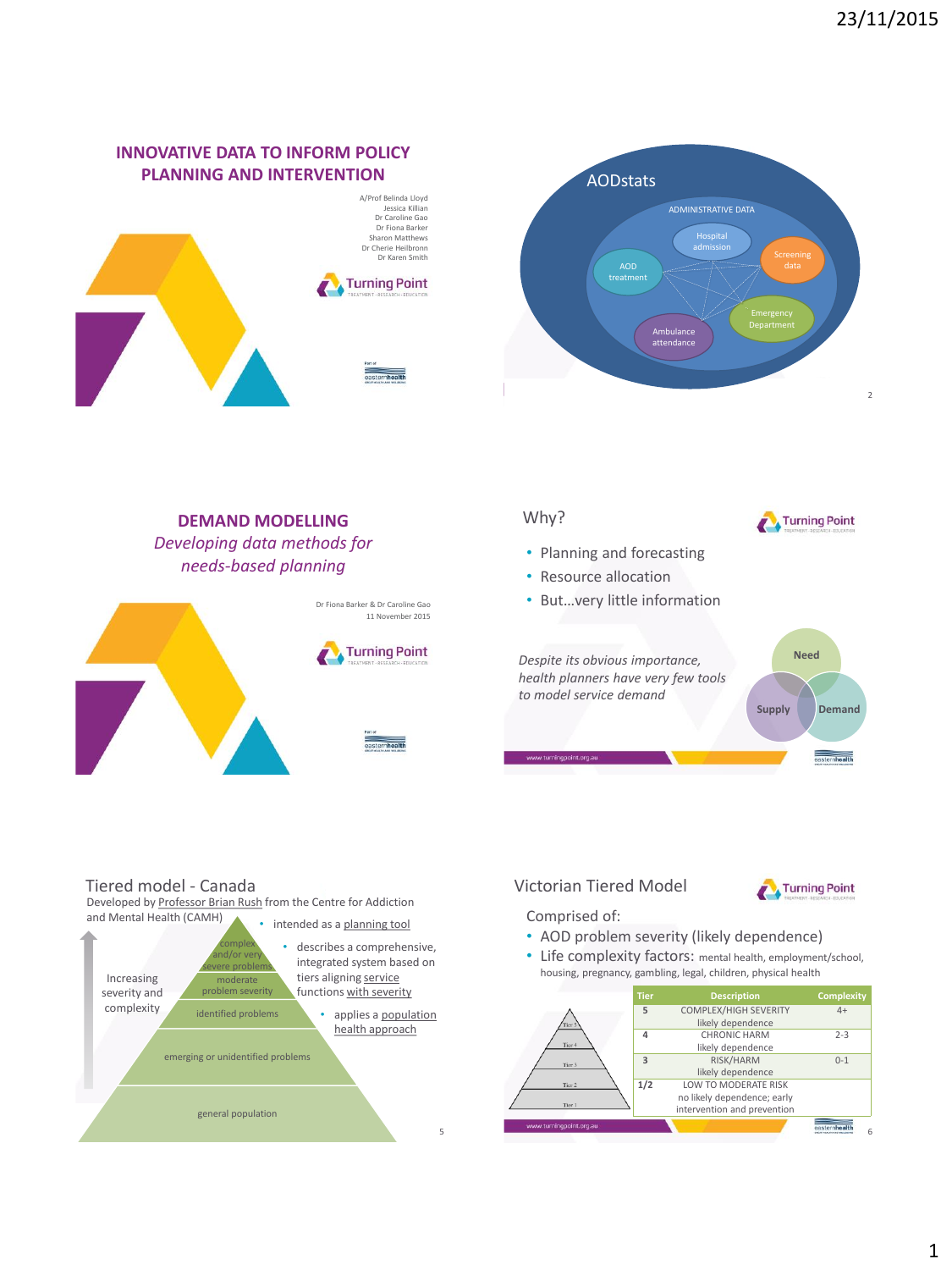#### Applying the model: 2 key applications







# **Complexity** • average of **2.3** factors 1. Retrospective (screen consents)





1. Retrospective (screen consents) *Linkage – AV and ADIS*



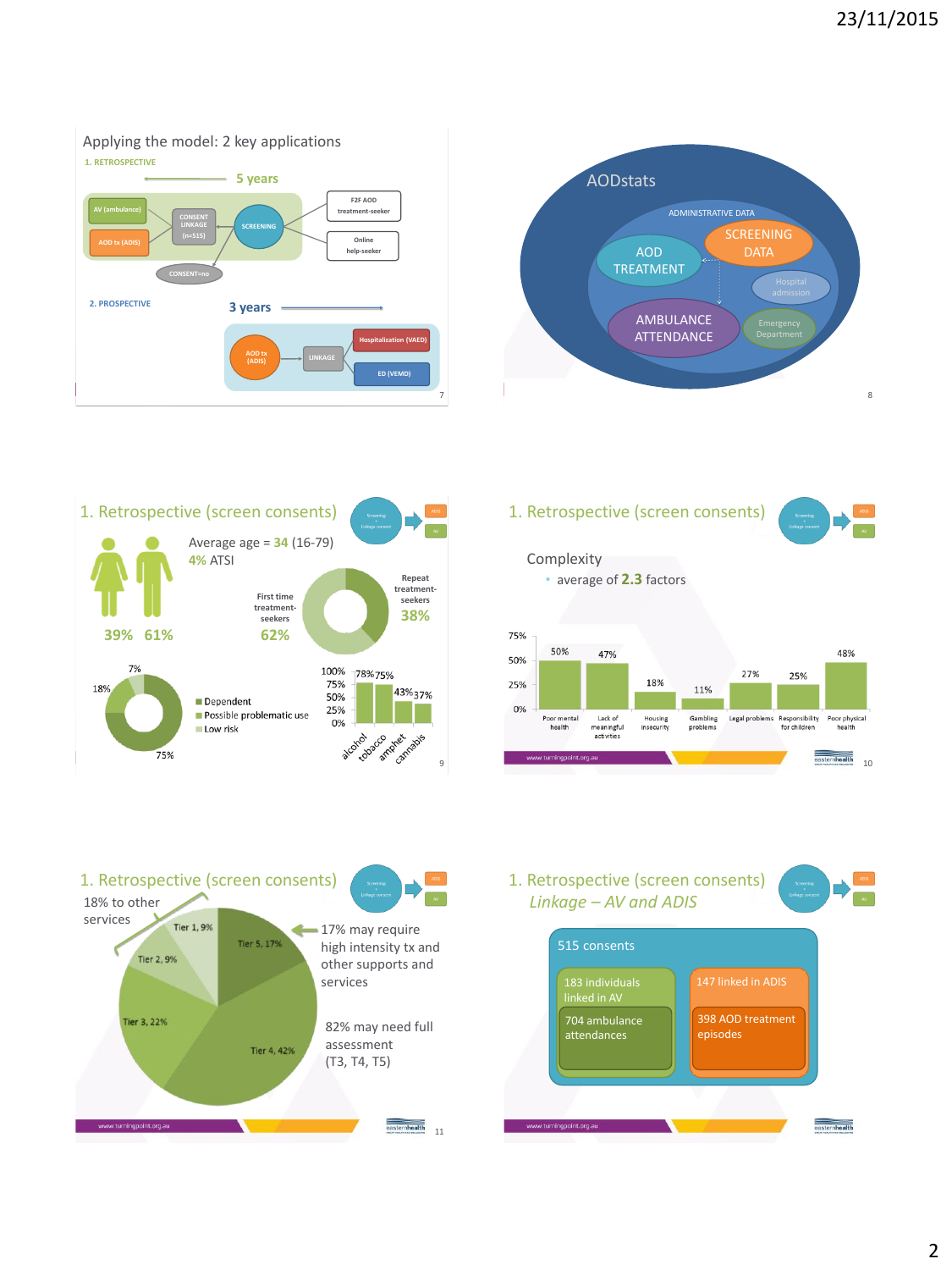





1. Retrospective (screen consents) *Combined service use*















**61%**



18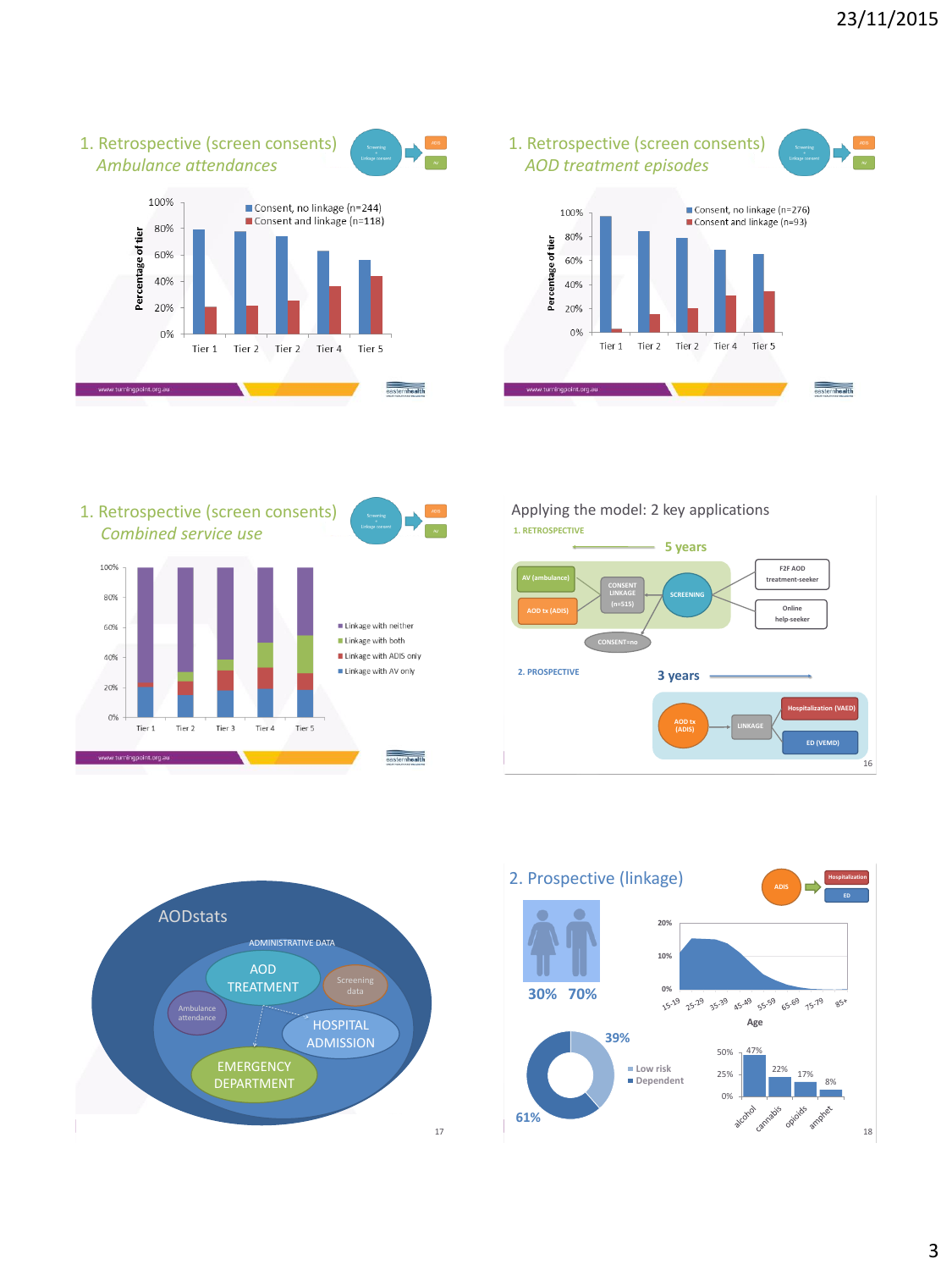



2. Prospective (linkage) **Hospitalization Hospitalization ADIS ADIS ED** Distribution of tiers by year 100% 80% 60% Tier 5 ■Tier 4 40% Tier 3 20% Tier 1-2 0% Year 1 Year 2 Year 3 29% of Year 1 18% of Year 1 w.turningpoint.org.au 21

2. Prospective (linkage)



22







2. Prospective (linkage)